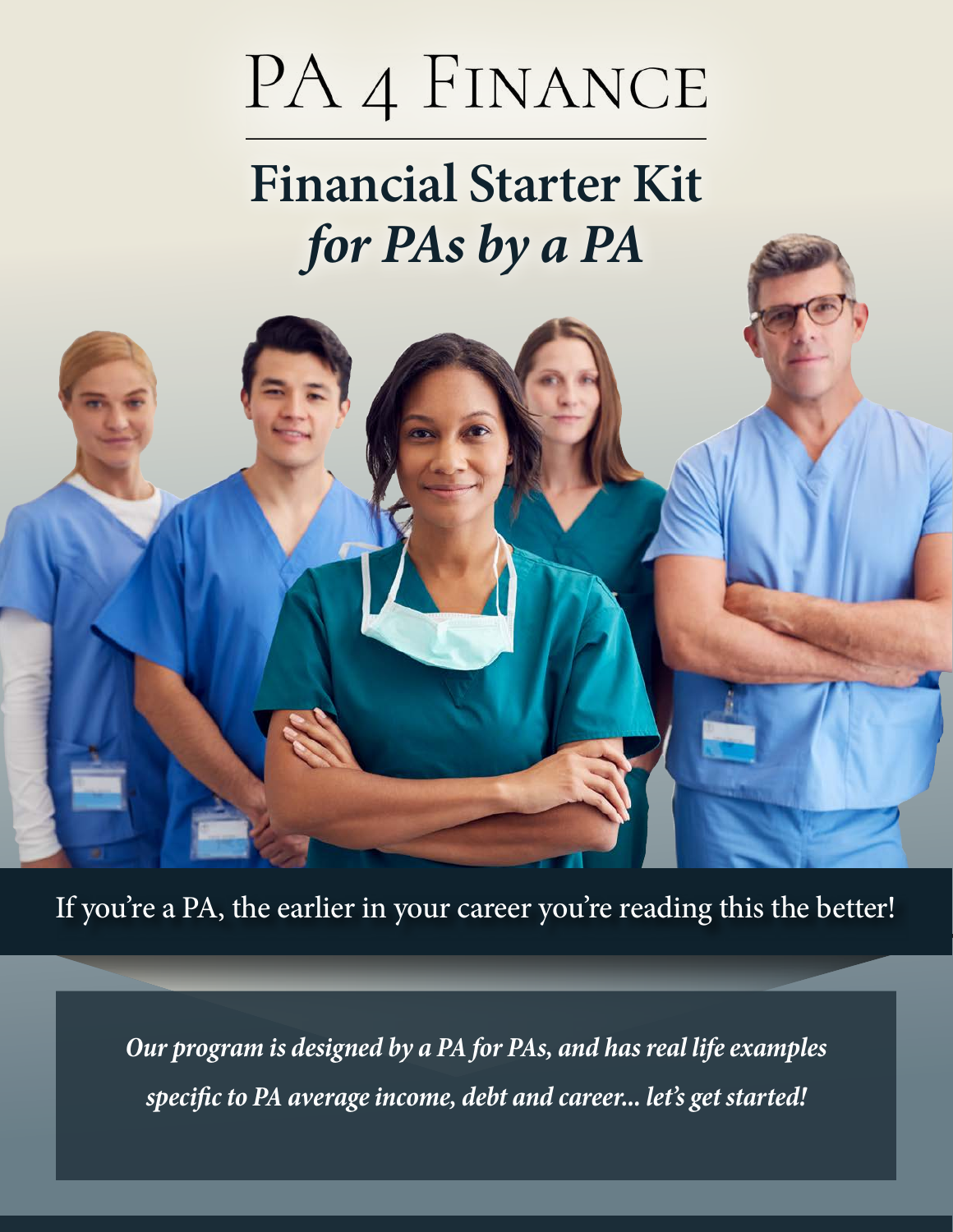## PA 4 FINANCE

### This free Financial Starter Kit for PAs includes:

| Creating an Emergency Fund  4 |  |
|-------------------------------|--|
|                               |  |
|                               |  |
|                               |  |
|                               |  |
|                               |  |
|                               |  |



雕

HUE

**IIII** 

HIT PRESENTATION

**SIMP** 

**THE HILL STATE** 

**Basilin and Still** 

ulit



TILLE **WARDER** 

地田镇 THE STILL "IIII"

**HINK SHIRE** 

**ATO** 

TOUR SERVICE

**MILLES** 

THILE

THE

**RIFFE** 

**TESTING** 

**STAND** 

**TITLE** 

**HALL TILLIE OF** 

**THE JIN** 

**DHU** 

**HILL MATER** 

THE STILL

**AMIT X** 

THE

滑川

am

TTIN

相用

**ATT** 

m

HIL

**ALGAS** 

ш

844448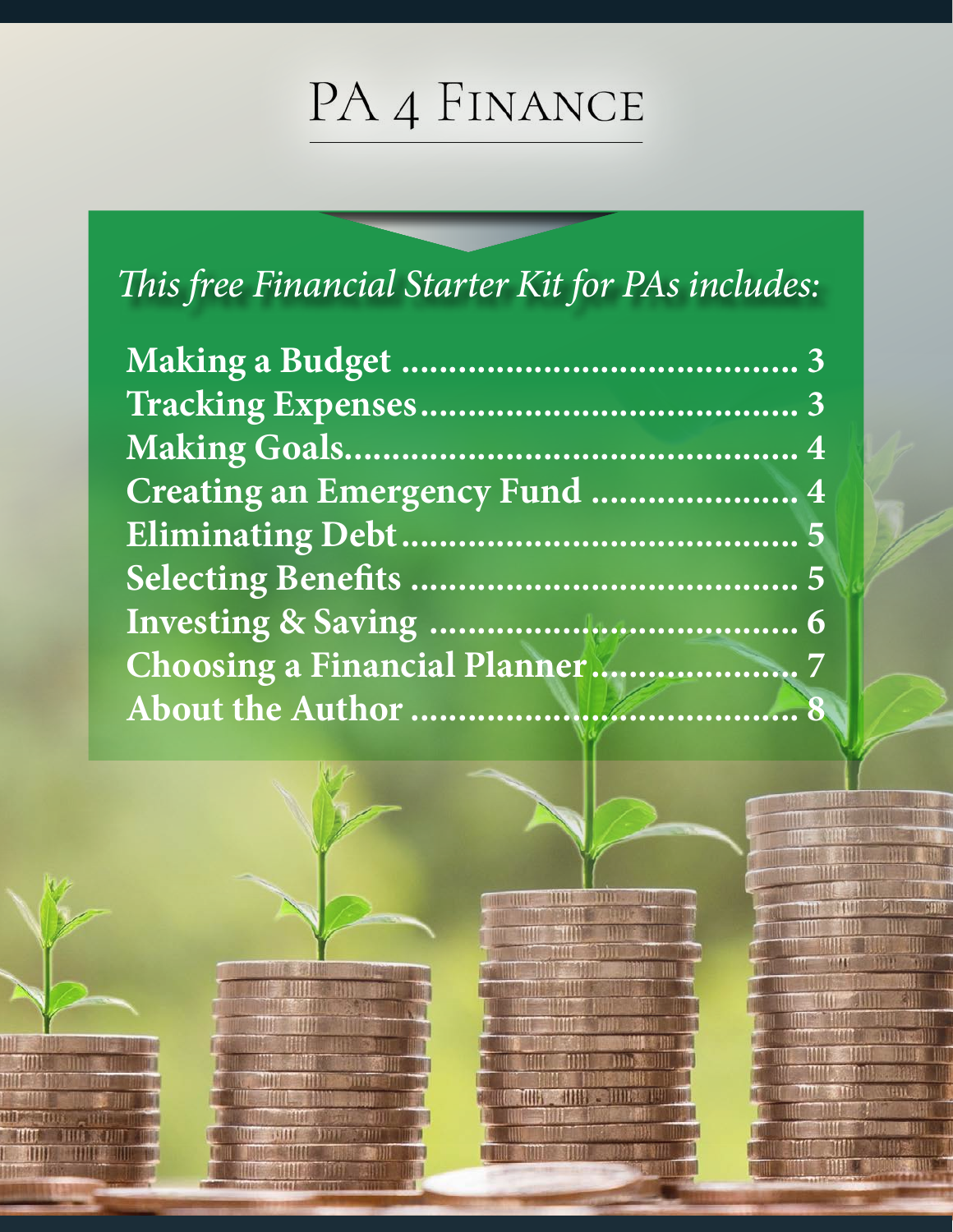<span id="page-2-0"></span>

#### *Financial budgets need to be clear and realistic*

If you want a true shot at achieving your financial goals, then one of your first steps should be making a budget. Many people are inclined to make a budget that is too loose OR too tight. Be realistic about making your budget.

Making a budget breaks down bigger goals into more manageable bite-sized objectives. You will be able to track your expenses, save more and reach your goals faster with a budget! This will allow you to gradually work through bit by bit while creating better financial behaviors.

#### *Tips for making a budget*

**• Keep things uncomplicated.**

Start off using a simple formula: take-home pay minus your expenses.

• **Automatically set money aside.**

People will come up with excuse after excuse why they didn't, or couldn't put money aside to pay off debt or put into savings. For beginners, focus on automatically putting money aside to pay down your debt.

#### **Pro Tip: set it and forget it!**

• **Pay your bills on time, every time.** Paying your bills in full and on time will help avoid skyhigh interest rates on outstanding debt. This will also improve your credit score.

PA 4 FINANCE

#### *Budget Templates*

There are many online and free budgeting templates.

Here are some *free tools* that we like:

- **<https://www.everydollar.com>**
- **<https://mint.intuit.com>**

## **Tracking Expenses**

Tracking your expenses will become easy after you begin budgeting.

- Do you really need that second coffee today?
- Can you skip going out for dinner or drinks with friends until next week?
- Do you have a subscriptions or app that you never use?
- How much are you really spending on AMAZON?

You can use a free budgeting app or a good old-fashioned spreadsheet to hold yourself accountable and start tracking your spending.

### *How long do I have to do this for?*

After years of budgeting and tracking your expenses, suddenly it becomes easy.

#### **Pro Tip: most people do not have a written budget their entire life.**

Once you have eliminated a substantial portion of your debt and become accustomed to consistently making over \$100,000, paying off debt and saving becomes part of your daily routine.



**Copyright 2022, All Rights Reserved**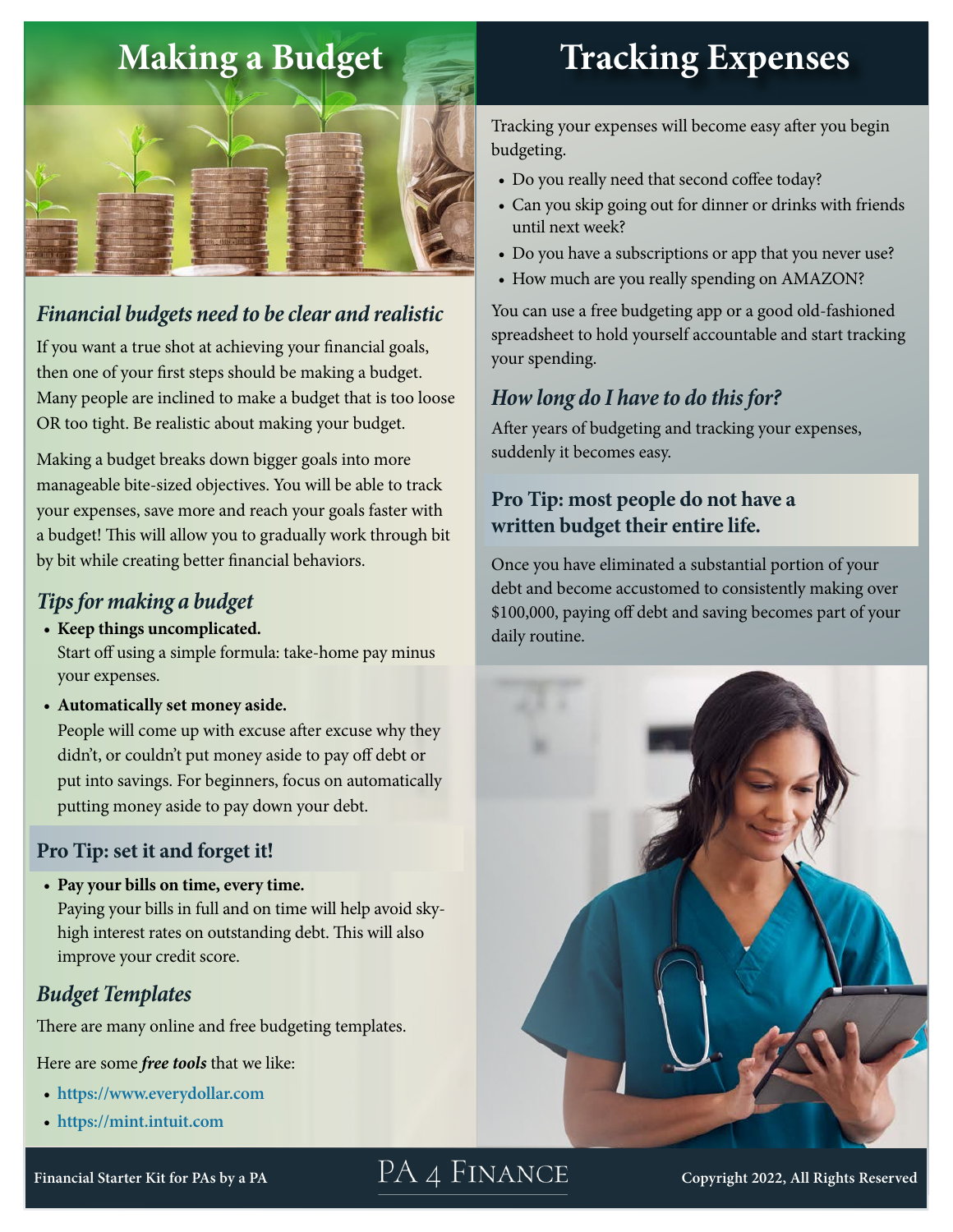### **Making Goals**

#### <span id="page-3-0"></span>*Make goals and continuously revisit them*

A financial plan is a clear path for achieving your financial goals. The process of creating your own personal goals will help you identify what's most important to you and define what success truly means to you.

#### **Pro Tip: Don't compare yourself to others!**

#### *Someone else's success is not your failure. ~Jim Parsons*

The result can be large or small but it MUST be realistic! Defining your plan will further delineate where your money is going and how to cut down unnecessary expenses.

- What is your long-term, "big picture" goal(s) for yourself and your family?
- Have you considered this during undergraduate, PA school, PA Fellowship, new job onboarding/orientation?
- Do you worry about passing exams, impressing your preceptor, passing your PANCE/PANRE, missing something on a patient exam?

The answer is probably *YES* to all of these!

#### *Schedule it in*

Take 30-minutes of your time and sit down and think about your future...

- What are your financial goals?
- Did you ever consider what living without student loans would be like?
- What about owning a car without monthly payments?
- Have you always wanted to buy, sell or flip real estate?
- Do you want to ultimately own your own clinic or become a PA entrepreneur?
- How would you like to live during retirement?

Many of these questions seem far off when the goal of graduating PA School, passing the PANCE and getting your first job is the big priorities. Just take some time and DREAM!

#### *Start small, but most of all START*

Do not underestimate the importance of defining your goals. As you grow as a medical professional, your goals might change.

Be sure to:

- re-evaluate your goals every 1-2 years
- include your spouse in these conversations.

### **Creating an Emergency Fund**

#### *Hope for the best but prepare for the worst*

No one wants a surprise bill at any time. It is important to be prepared for an unplanned events.

COVID has shown even PAs need to be prepared for anything, such as decreased work hours, job loss or difficulty finding a job. You will have this money set aside in the event of any serious setback that prevents you from working.

#### *Did you know?*

**The ultimate goal is a 6 month emergency fund after becoming more financially secure.**

For now, your emergency fund is a "rainy day fund" that can cover your expenses for three months.

#### *An emergency fund can cover:*

- Unforeseen medical expenses
- Car or home maintenance
- Furloughing



**Financial Starter Kit for PAs by a PA Copyright 2022, All Rights Reserved**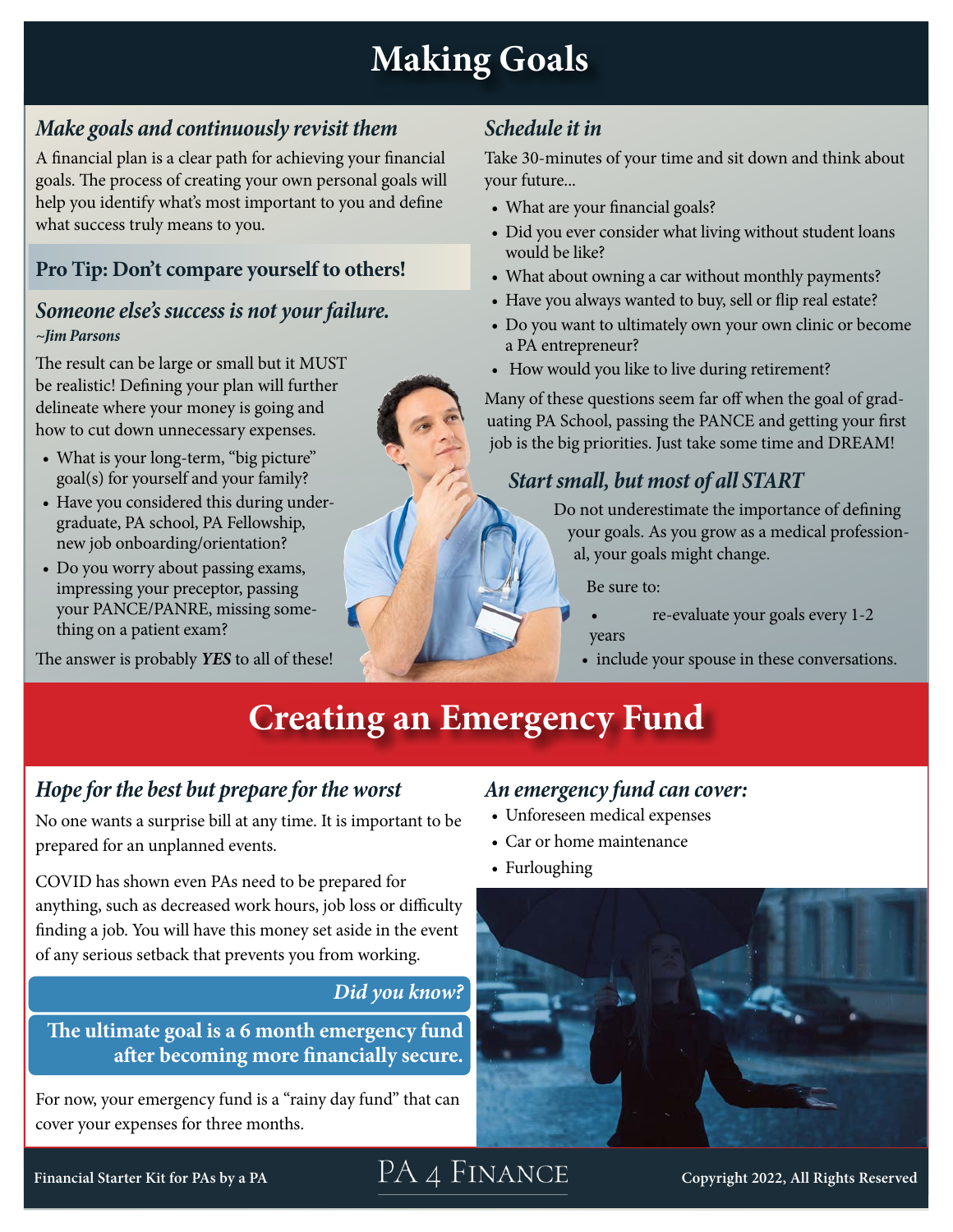### <span id="page-4-0"></span>**Eliminating Debt Selecting Benefits**

#### *Constructing a plan*

Initially, your focus should be to stop accruing more debt! If you learn nothing else from this financial kit, please...

#### *DO NOT CONTINUE TO ACCUMULATE DEBT!*

There are two exceptions to this: mortgages and/or student loans. Pre-PAs, PA Student and new PA graduates should not plan on getting a mortgage until at least 2 years AFTER starting your first job. Even if your spouse/partner is working, use that money to pay for your school or debt instead!

#### *Did you know?*

**Loans are necessary for most PA students. Prepare for at least \$100,000 in student loan debt.**

#### **Sample Debt Elimination Plan**

- Use only Federal Loans for PA School
- Live modestly during PA school, like a student should
- Start applying for jobs 6 months prior to graduation
- Take the PANCE as soon as possible
- DO NOT take an extravagant vacation after graduation and before starting your first job
- Drive the same car for 2 years after graduation
- Create a budget
- Track your expenses
- Save 3 months of expenses for emergencies



Personal finance considers both growing you assets AND asset protection. Do not cut corners on protecting yourself or your family.

*Did you know?*

**One of the top reasons for filing bankruptcy is lack of insurance.**

This section is the hardest to grasp. Asset protection is very important and mandatory for financial planning! Work to set up policies early in your career so you can move on to the more enjoyable parts of your financial journey.

#### *Health Insurance*

Employer sponsored health insurance typically has tiered options. Make sure you have a detailed understanding of your own and any of your dependents overall health to decide which plan works best.

#### *Short-Term Disability*

Offers a portion of your salary if you are unable to work for a 3-6 month time period. Even if you have a 6 month emergency fund, still purchase short-term disability. An emergency fund is a rainy day fund and not disability money!

#### *Long-Term Disability*

Offers a portion of your salary if you are unable to work for a long period of time. Depending on the policy, the benefits begin 6 months after being off work and can last for years.

#### *Life Insurance*

Term-life insurance policies protect your dependents in the event of your death. These policies cover you for a specific period of time and have a fixed monthly premium. You should consider an amount consistent with 10-12 times your annual income.

#### *Create a Will and Living Will*

As a PA, you will encounter death and dying. It is shocking to see how many patient do not have a Will or Living Will. No one wants to think about their own death, but neither does your family or future family. Meet with an attorney and check this off your list!

**Financial Starter Kit for PAs by a PA**

### PA 4 FINANCE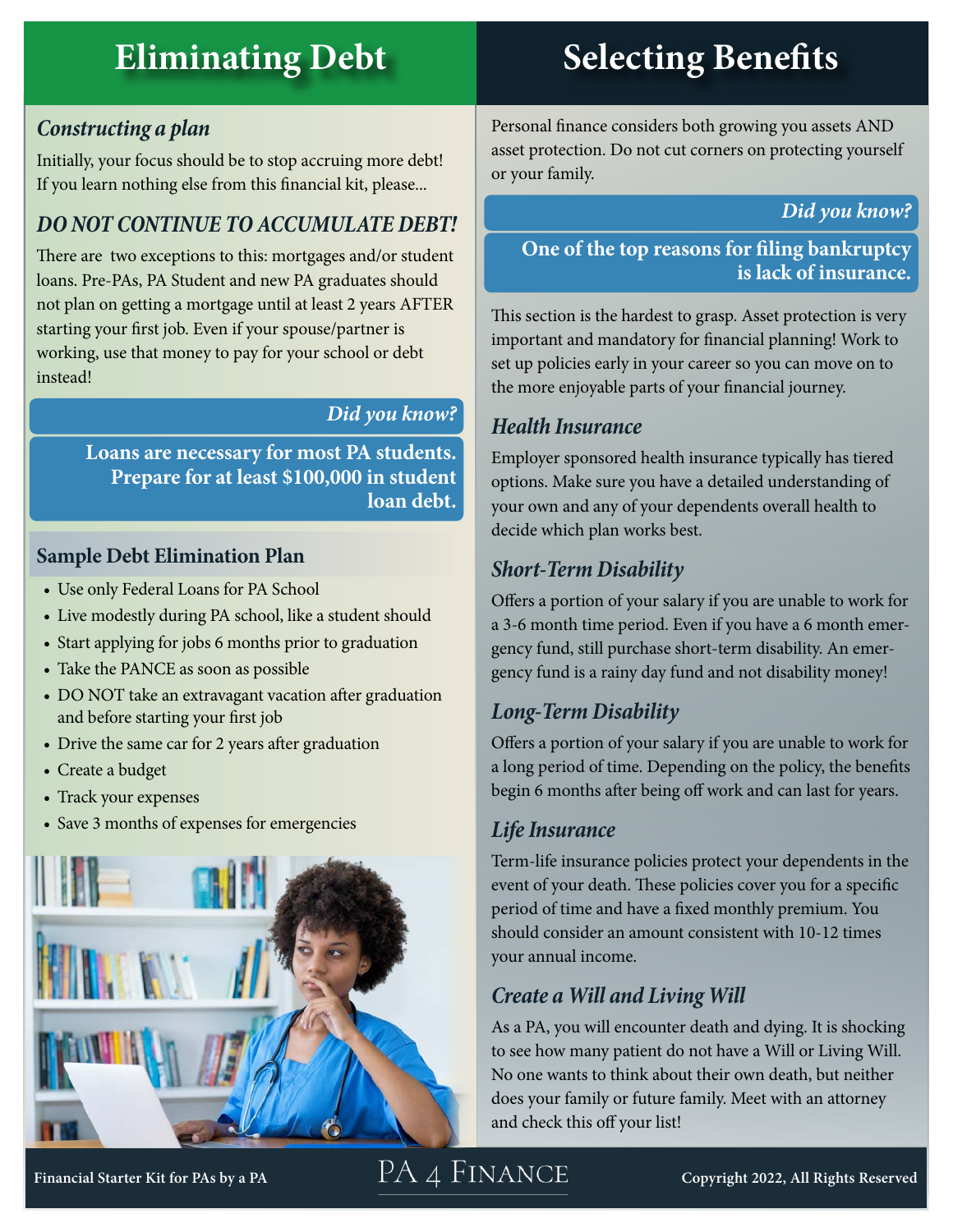### **Investing & Saving**

#### <span id="page-5-0"></span>*Investment Options*

What do you envision for your future? Do you imagine walking on the beach, driving across country, traveling internationally?

Remember, putting money away regularly for retirement, even if it is a small amount at first, will pay off over time.

For motivation, use an *online free retirement/investment calculator*. Here is an example: **[https://www.daveramsey.](https://www.daveramsey.com/smartvestor/investment-calculator) [com/smartvestor/investment-calculator](https://www.daveramsey.com/smartvestor/investment-calculator)**.

#### *Did you know?*

#### **There are tax advantages to saving for your retirement**

It is difficult to put these goals into perspective as you leap into your first real job…For better or worse, these decisions are very important and will likely influence your future!

#### *How much should I be saving?*

How much you put away will largely depend on how much existing debt and payments you have. If you have \$200,000 in student loans, \$40,000 in auto loans, \$8,000 in credit card debt and a \$250,000 mortgage, you will not be able to save much.

In contrast, if you have no student loans, auto loan, credit card debt and your only loan is a \$200,000 mortgage, suddenly you can aggressively save for retirement.

When it comes to retirement accounts, the earlier you can begin contributing, the better! You can later define which accounts are the best for you and why.

#### **Pro Tip: Always match employer contributions!**

For example, if your employer offers a 3% match, you will only put in 3% of your income every pay period.

#### **401K**

- Typically employer sponsored (usually offer a match)
- Contributions are pre-tax
- Investments grow tax deferred
- Reduces your taxable income
- Contribution maximum: \$20,500/year per person

#### **Roth 401k**

- Typically employer sponsored
- Contributions are post-tax
- No income limit
- Investments grow tax free

#### **Roth IRA**

- Individual retirement account (no employer sponsorship)
- Contributions are post-tax
- Investments grow tax free
- Contribution maximum: \$6,000/year per person
- Income limit

#### **Brokerage IRA**

- Individual retirement account (no employer sponsorship)
- Contributions are posttax
- Reduces taxable income
- Contribution maximum: \$6,000/year per person



**Financial Starter Kit for PAs by a PA Copy[right 2022, All Rights Reserved](https://www.pa4finance.org/)**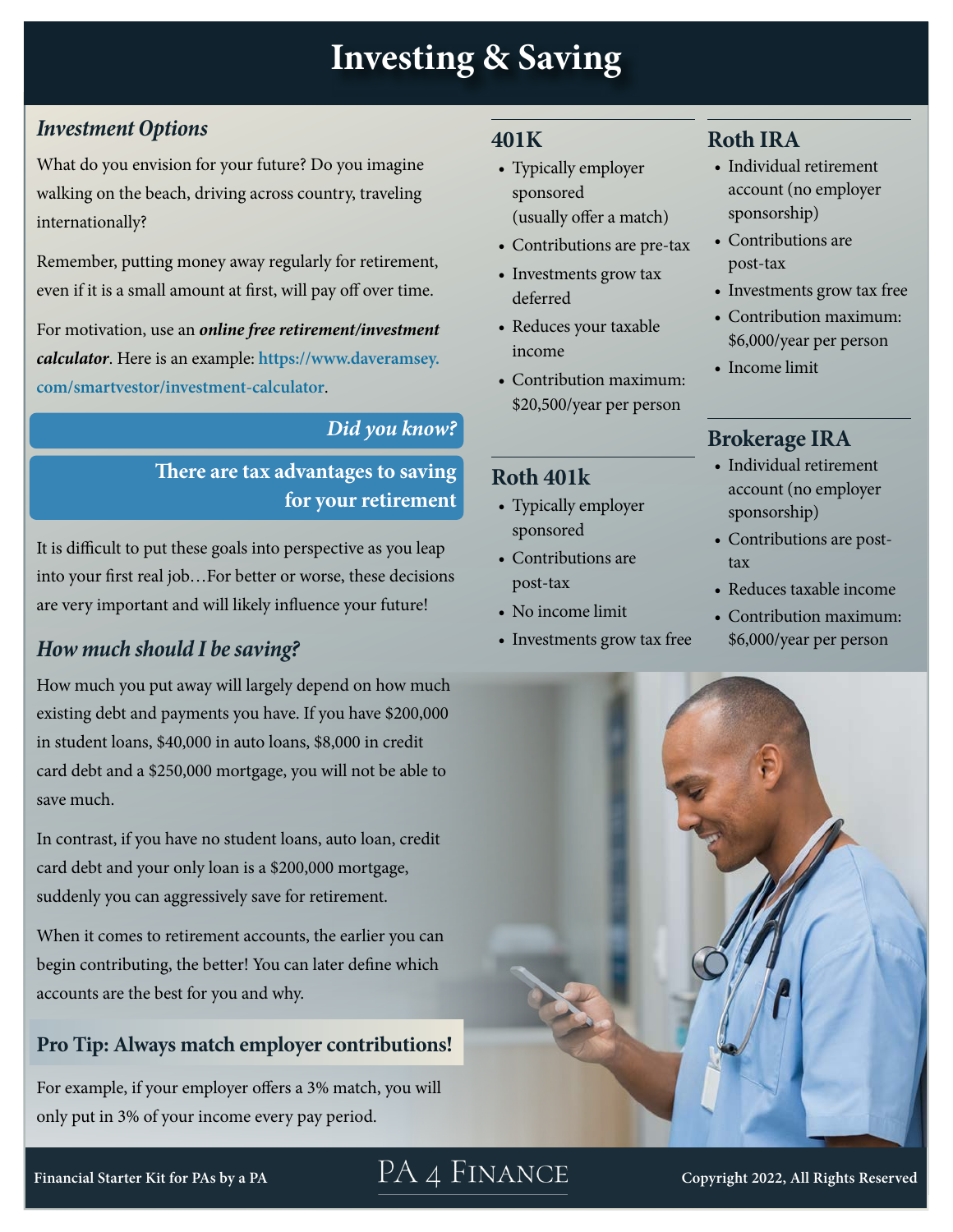#### <span id="page-6-0"></span>*The more you know, the more you realize you DON'T know!*

Physician Assistants are highly educated medical professionals. They are trained to make high-level medical decisions and perform complex medical procedures on a daily basis. PAs are not educated on business, finance or accounting. Having a professional master's degree in healthcare and practicing medicine does not make Physician Assistants experts at managing their money.

#### *Did you know?*

**To be considered an expert, you need to work in the specific area for 10,000 hours.**

While quantity and quality of practice are not equal, the point is you need years of dedication to become an expert.

#### *Make sure you take each step seriously.*

Often, people get a new idea and aggressively jump in without considering all the details. Your financial future needs to be well thought out, calculated and consistently approached.

#### **Pro Tip: Your financial situation is as unique as you are!**

Be cautious when taking financial advice from friends, colleagues or family because do not have the same history or goals as you. Take time to review your financial checklist.

#### *How are Financial Planners compensated?*

Physician Assistants are high income earners and should understand where and how their money is being spent. Be caution about any financial "expert" making blanket recommendations. Financial planning is not cut and dry and generalizations of personal finance should be avoided.

Most financial advisors get paid 1% of your assets under management (AUM) annually once it reaches \$1 million. If your investment portfolio (IRA, 401k, brokerage account, etc) is \$50,000, you pay at least \$500 annually.

As your portfolio grows (as it should), so does your payment to your financial advisor. Typically, you will pay a 1.25% fee until your AUM reaches \$1 million, then it drops to 1%.

*Did you know?* 

#### **CFPs and CFAs can charge a flat fee of \$1,500 to \$3,000 for a customized financial plan.**

Other financial advisors get paid straight commission every time they make a transaction or sell you a product (i.e., life insurance, disability insurance). Although they are acting in good faith, for some it can be viewed as very pressuring to constantly be asked to purchase more insurance.

To be clear, EVERYONE should properly protect their assets! Asset protection is a fundamental financial principle.

#### *How will you know if your plan is working?*

Return on investment (ROI) is used to evaluate the efficiency/profitability of an investment or to compare a number of different investments.

The purpose of PA 4 Finance is to improve financial literacy so PAs can better invest, pay off debt, limit taxable income, protect their assets, their families and enjoy their hardearned money from the many years of schooling and dedicating their lives to patient care.

After a thorough financial analysis, we create a strategic plan customized to the personal desires and financial goals of each individual. We do not get paid for signing PAs up for insurance, investments, acquisitions or have any conflicts of interest to disclose. Rather, a one-time fee for service to accelerate PAs financial future so they can make the most out of their hard-earned money!

It is up to the individual PA who they want to pay and by which fee schedule. Having a Certified Financial Planner (CFP) is not a bad thing! In fact, at some point in every PAs life, they should form a relationship with a CFP to ensure appropriate retirement planning.

For the vast majority of new graduate PAs, early career and mid-career PAs, PA 4 Finance offers comprehensive, high quality, certifiable financial decision-making services to take PAs personal finances to the level they deserve!

### **Financial Starter Kit for PAs by a PA Copyright 2022, All Rights Reserved**